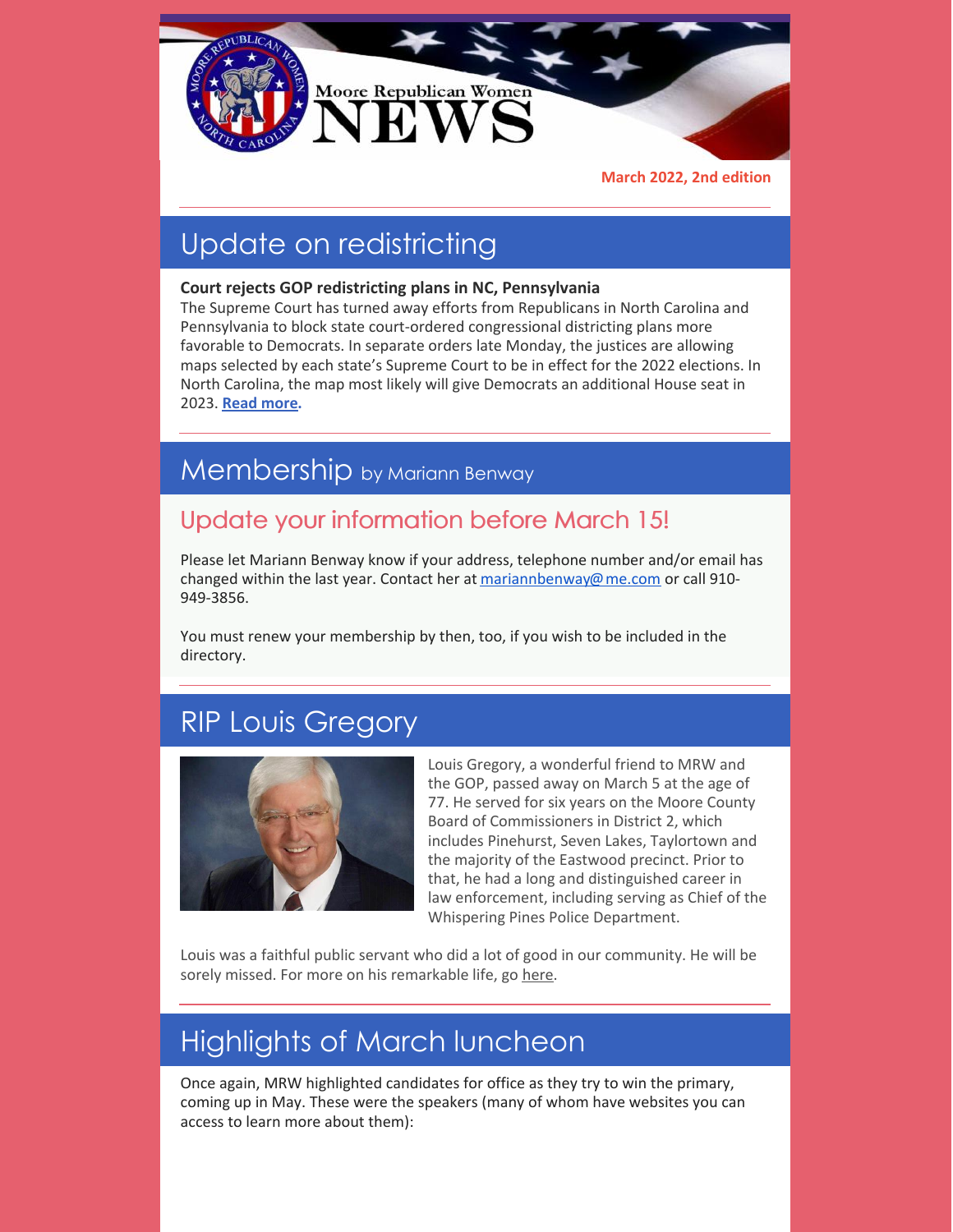

**Ken [Harper](https://www.ncvoteharper.com)** – US Senate



**Neal [Jackson](https://www.nealjackson4nc.org)** – NC House 78



**[Jamie](https://www.jamiebolesnc.com) Bole**s - NC House 52



**David McLean** – County Commissioner, District I



**John [Sauls](https://www.nchouserepublicans.com/members/john-sauls/)**- NC House 51



**Phil [Vandercook](https://www.veteransformoore.com)** – County Commissioner, District I



**Kurt Cook** – County Commissioner, District III



**Jim Von Canon** – County Commissioner, District I



**Nick [Picerno](https://thesevenlakesinsider.com/2022/03/picerno-fills-seven-lakes-commissioner-seat-on-county-board/)** – County Commissioner, District II



**Chris Morgan** – Clerk of Courts

**Want to hear more from the candidates?**

In addition to the candidate speakers, we heard from:

- David Warren NC GOP Election Integrity
- Abigail Blue RNC outreach for Native Americans
- Patsy Peele MRW Legislative Committee - about proposed constitutional amendment to keep the number of US Supreme Court Justices at 9.

Listen to the Zumwalt Zone, WEEB radio 990 AM, 97.3 FM, and 104.1 FM. All times are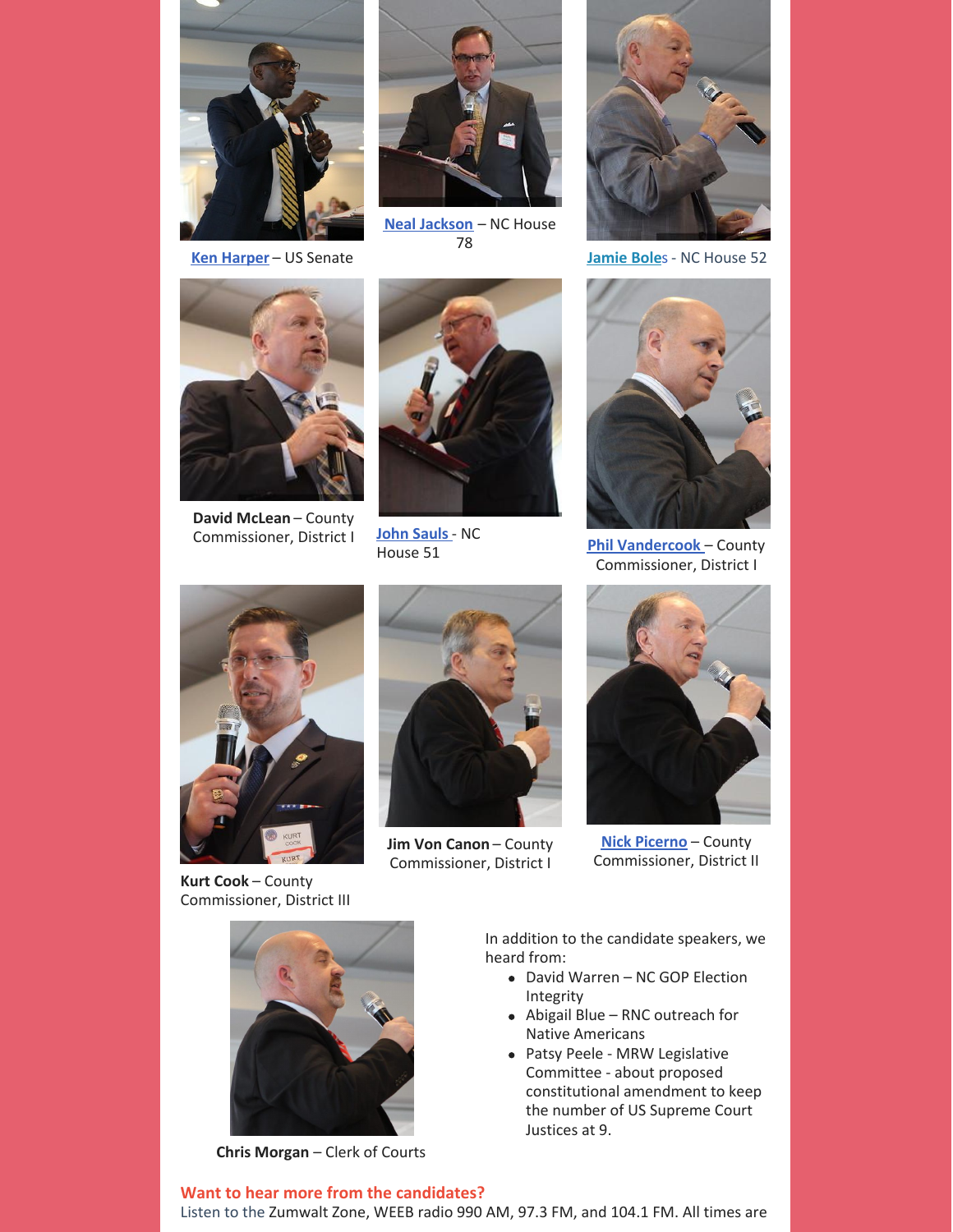at 8:30 a.m. unless otherwise indicated. Tune in or **LISTEN [ONLINE](http://www.weeb990.com)** or listen through any radio streaming app. Here are the interviews that are scheduled:

- **March 13 (SUNDAY 1PM JOHN & MAUREEN SHOW) US Representative Richard Hudson**
- March 16 Neal Jackson, NC House District 78
- March 17 Mark Walker, US Senate
- March 23- Charlie Smoak, Moore County Board of Commissioners, Seat III
- March 24 Judge Beth Freshwater-Smith, NC Court of Appeals
- March 28 Ken Harper, US Senate
- March 30 Todd Maness, Moore County Clerk of Court
- March 31 Judge Donna Stroud, NC Court of Appeals
- April 7 Bill Britton, Register of Deeds
- April 14 Wes Little, Register of Deeds
- April 20 John Ritter, Moore COunty Board of Commissioners, Seat III

## MRW Adopt-A-Highway March 14



Who says Republicans don't care about the environment? We certainly do! And on Monday, March 14 at Noon, we're going to clean it up!

As part of our Adopt-A-Highway commitment, we will be picking up trash along Airport Road. If you can join us,

meet at the Harris Teeter in Whispering Pines at noon.

## Ways & Means fundraisers



Many thanks to everyone who participated in our Ways & Means fundraisers. Here's what we earned:

**Basket Raffle: \$440**. The terrific St. Patrick's Day basket created by Diane Authement with sales help from her husband Charles was won by Nancy Fiorillo.

**Split the Pot: \$152.** The raffle was won by Nick Picerno.

Thanks to Charli Thyne for selling tickets.

**Luncheon jewelry sales - \$22.** Thank you to Deb Thompson and Sandy Fowler for staffing the jewelry table.

**Right Wing Bling: \$1334.36.** Wow! Mariann Benway and Elizabeth Miller sold jewelry at the North Carolina Federation of Republican Women meeting in Atlantic Beach, NC. Thanks to all NCFRW members who supported MRW by buying our jewelry.

## Upcoming events of note

**March 10 - MRW Book Club.** GOP HQ in Olmsted Village Shopping Center, 4:00 p.m. everyone welcome!

**March 10 - NC GOP/RNC Family First Forum**, [Greensboro](https://www.nc.gop/family_first_forum?recruiter_id=5804977) 6:00 p.m., Koury CenterSIGN UP HERE

**March 12 - St Patrick's Day Parade,** Pinehurst. March with us! Lineup #10, in front of Pinehurst Village Hall on Magnolia Street starting at 10 a.m.; parade starts by 10:45.

**March 14 - RNC Women's Engagement[Event](https://gopvictory.com/nc/rli-training-clowery-march14-6pm/?fbclid=IwAR14BefzBpGIpHjcGJC6kfm6zvSYu-AnzhUURdGcEfV8slL5lXPtWqvTvpo)** in Pembroke at new RNC Outreach Center. FREE. Republican Leadership Initiative Trainings are designed to train and mobilize grassroots supporters like you to ensure we win back Congress in 2022. Find out more and sign up **[here](https://gopvictory.com/nc/rli-training-clowery-march14-6pm/?fbclid=IwAR14BefzBpGIpHjcGJC6kfm6zvSYu-AnzhUURdGcEfV8slL5lXPtWqvTvpo)**.